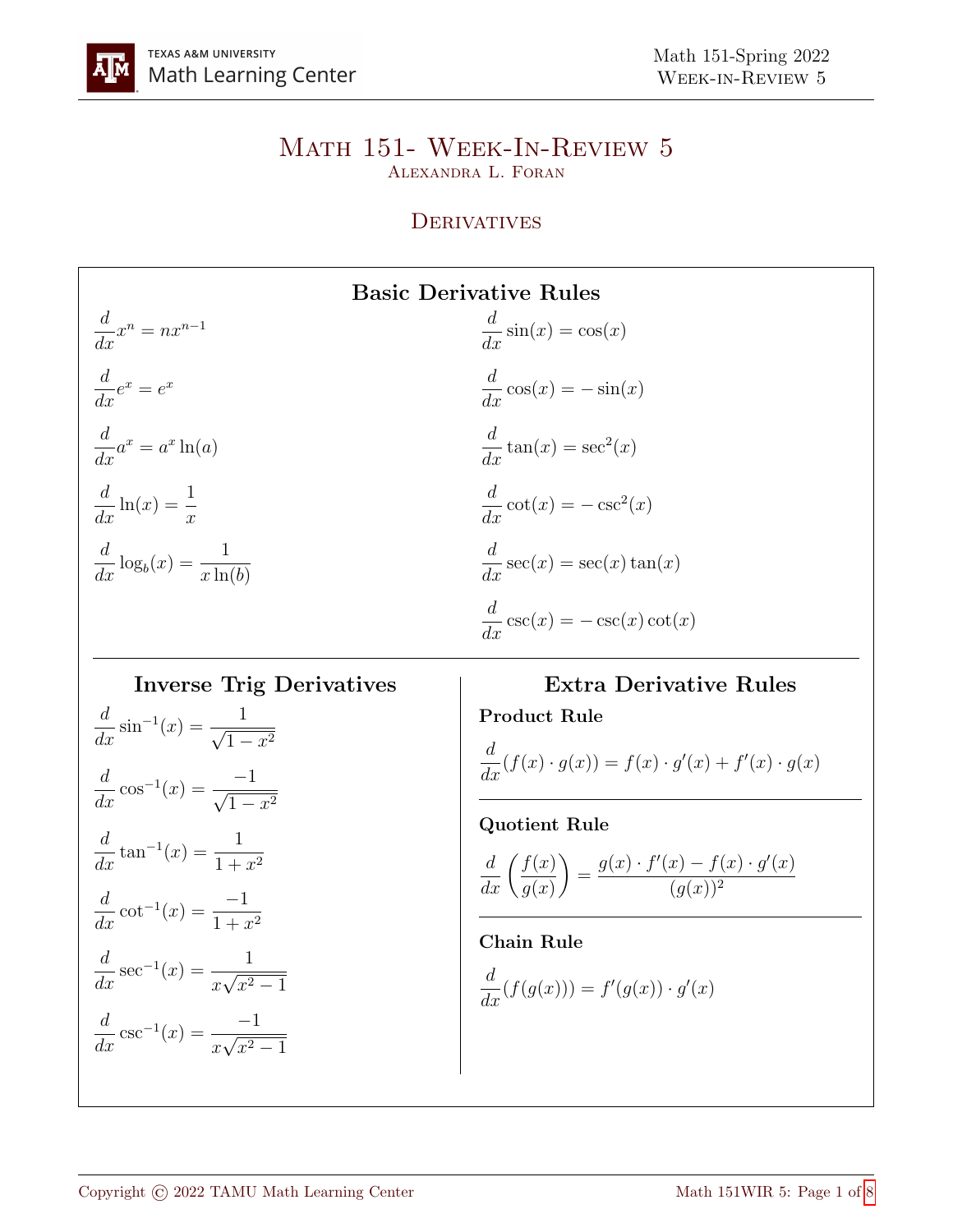

1. Differentiate the following functions. You don't need to simplify.

(a) 
$$
f(x) = x^7 + \sqrt[4]{x} - \frac{5}{x} + \tan(x) - \csc(x)
$$

(b) 
$$
g(t) = (2t+5)(3-t)
$$

(c) 
$$
G(x) = \left(\frac{1}{x^2} - \frac{7}{x^5}\right)(3x - 2)
$$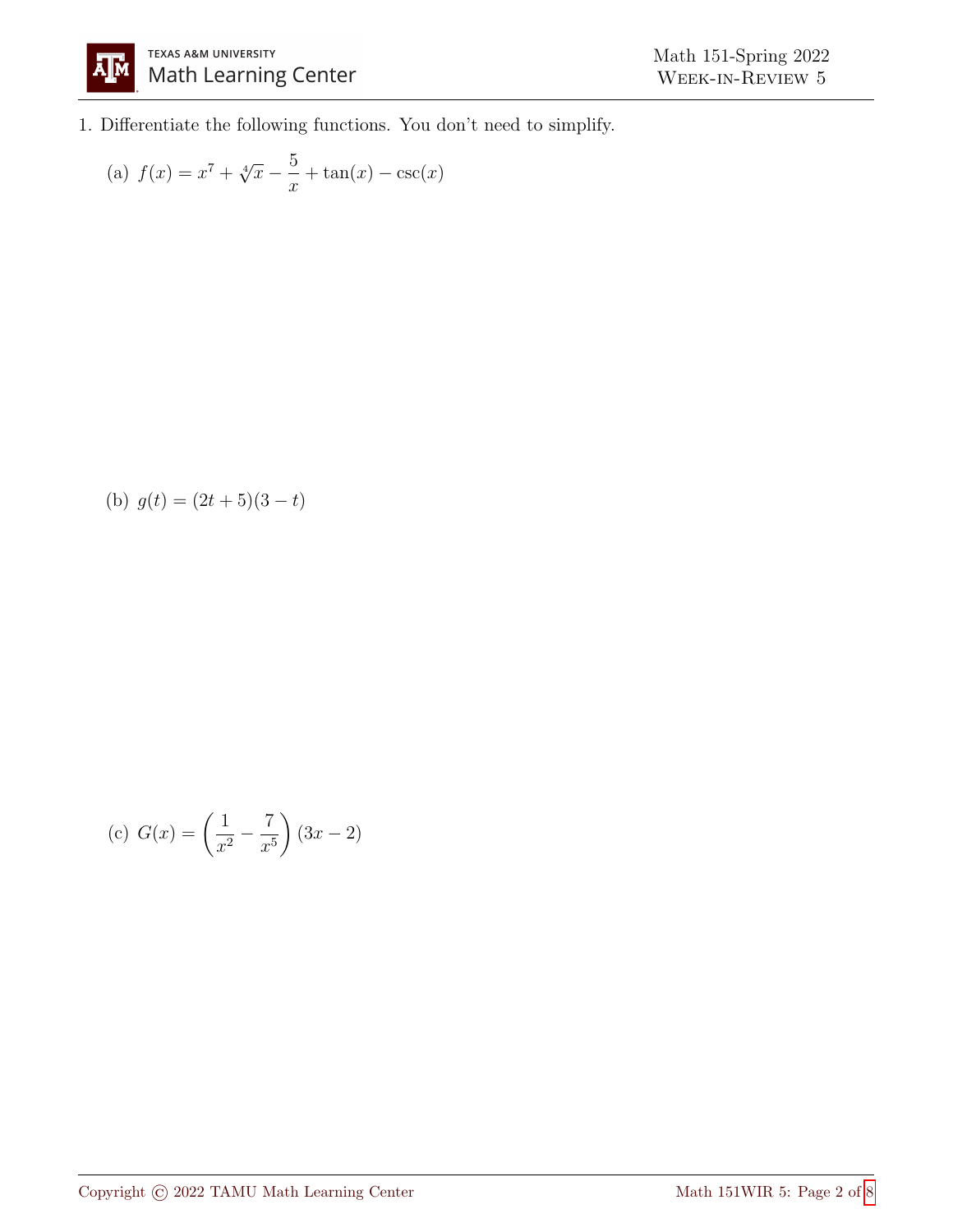

(d) 
$$
h(y) = \frac{7}{y^4}
$$

(e) 
$$
y = \frac{\sqrt[4]{x^3} + x}{x^2}
$$

(f) 
$$
F(y) = \frac{x^2 - x}{4x + 5}
$$

(g) 
$$
q(t) = (2 - 3x + 5x^2)^{50}
$$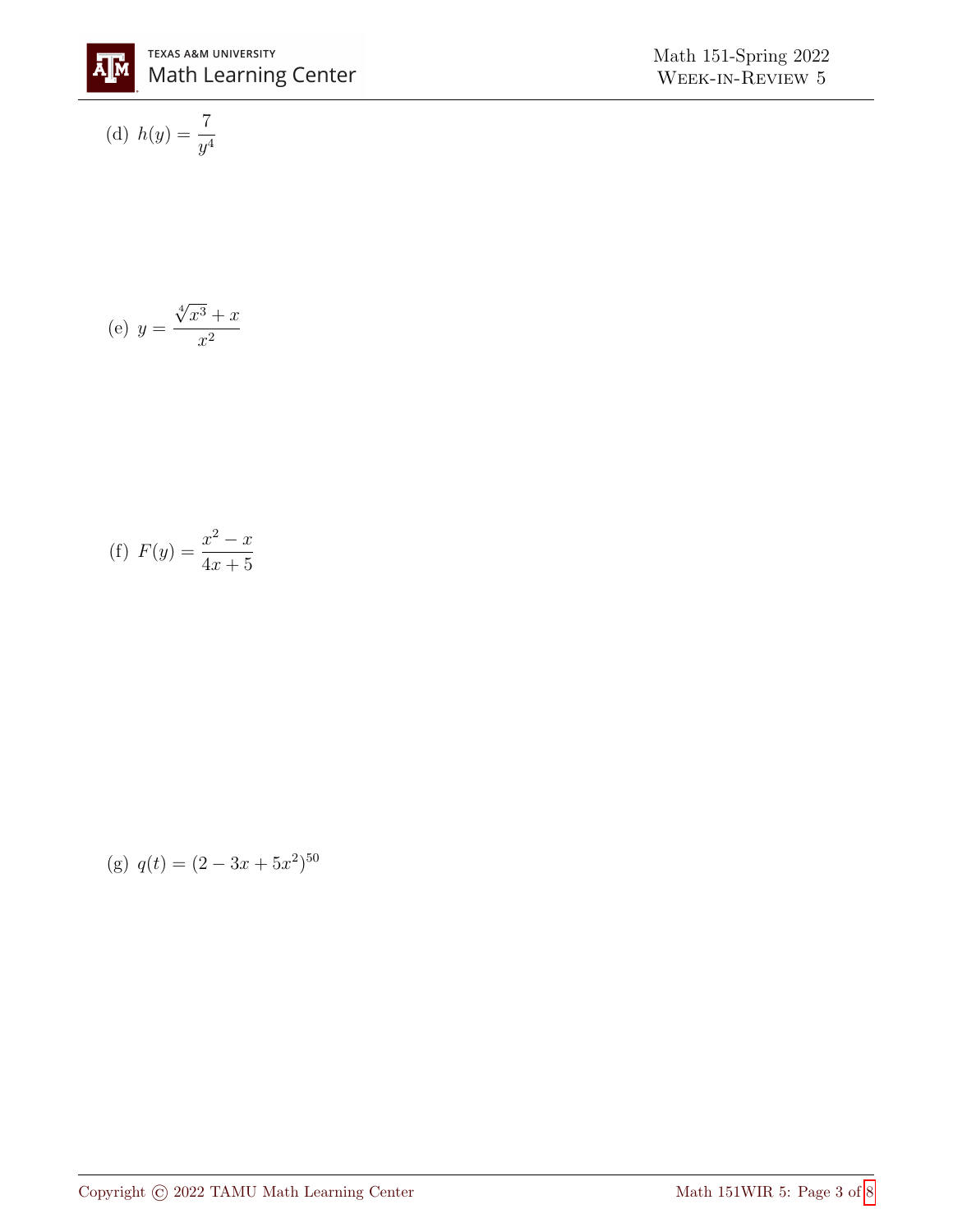

(h) 
$$
H(t) = \frac{x}{(x^3 - 7)^5}
$$

(i) 
$$
P(x) = e^{\tan(x)} - 3^{5x^2 - 1}
$$

(j) 
$$
f(x) = \ln(3x^2 + 5x - 1) + \log_4(3 - x)
$$

(k) 
$$
y = e^{t \sin^2(t)}
$$

$$
(1) r(x) = \arccos(7x + 2)
$$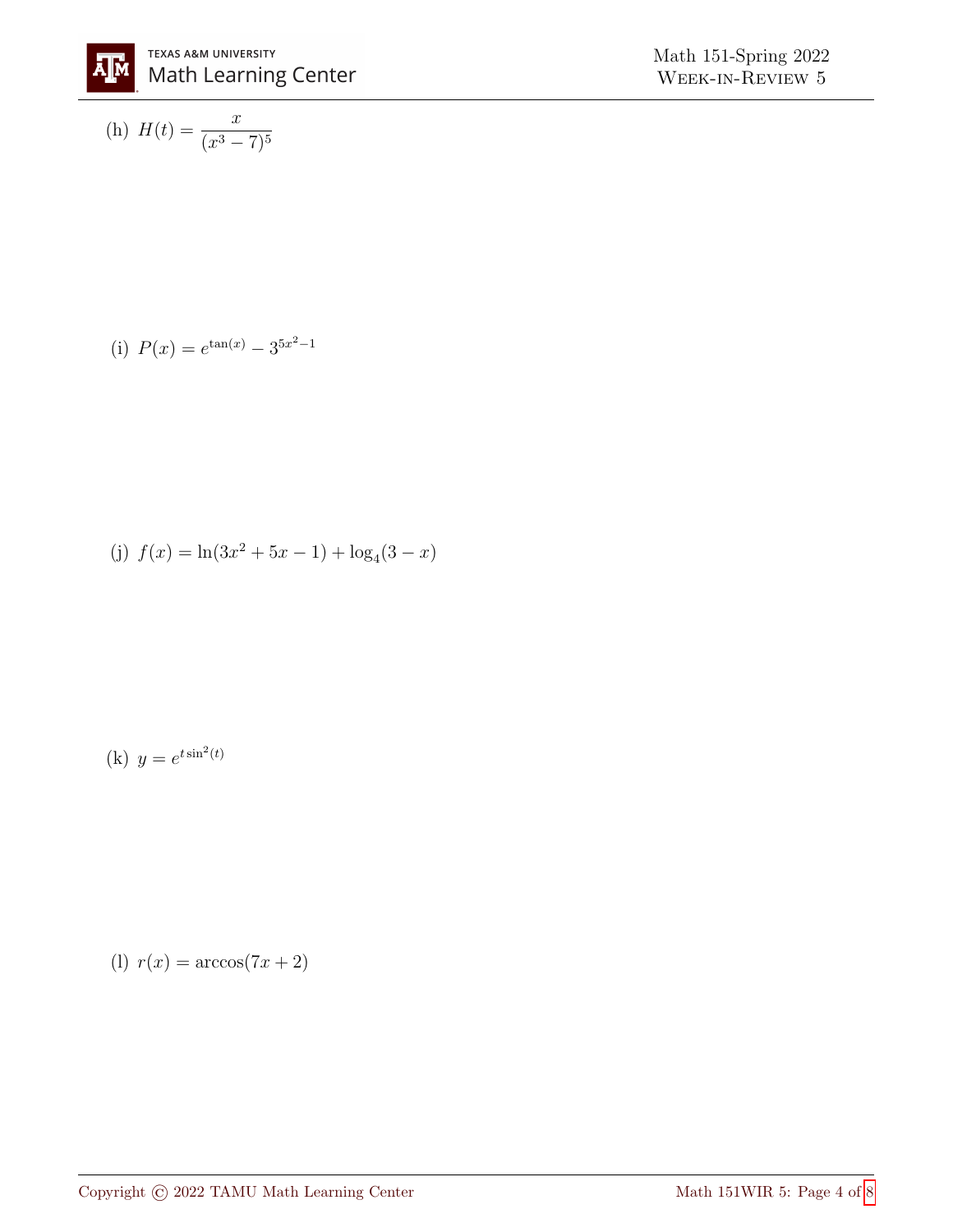(m)  $g(y) = \csc(\tan(\cos(y)))$ 

2. Find the 2022<sup>nd</sup> derivative of  $y = 5 \sin(5x)$ 

3. Find the 2022<sup>nd</sup> derivative of  $y = xe^{2x}$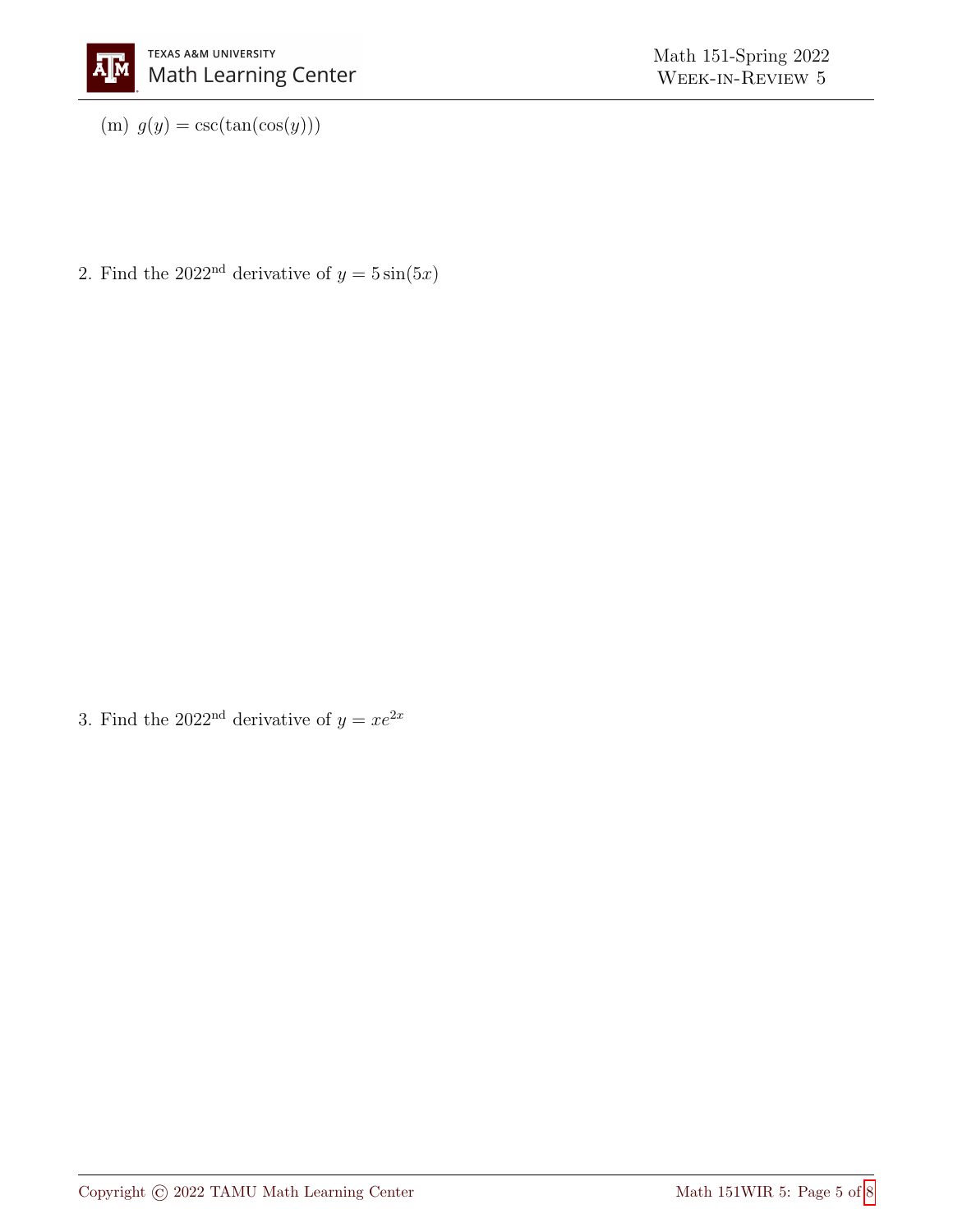

4. If f and g are the functions whose graphs are shown, let  $p(x) = f(g(x))$ ,  $q(x) = g(f(x))$ , and  $r(x) = g(g(x))$ . Find  $p'(2)$ ,  $q'(9)$ , and  $r'(8)$ .



5. Find  $\frac{dy}{dx}$  $\frac{dy}{dx}$  for each of the following. (a)  $5x^2 - x^3y + 5y = 7$ 

(b)  $sec(xy) = 3 - cos(y)$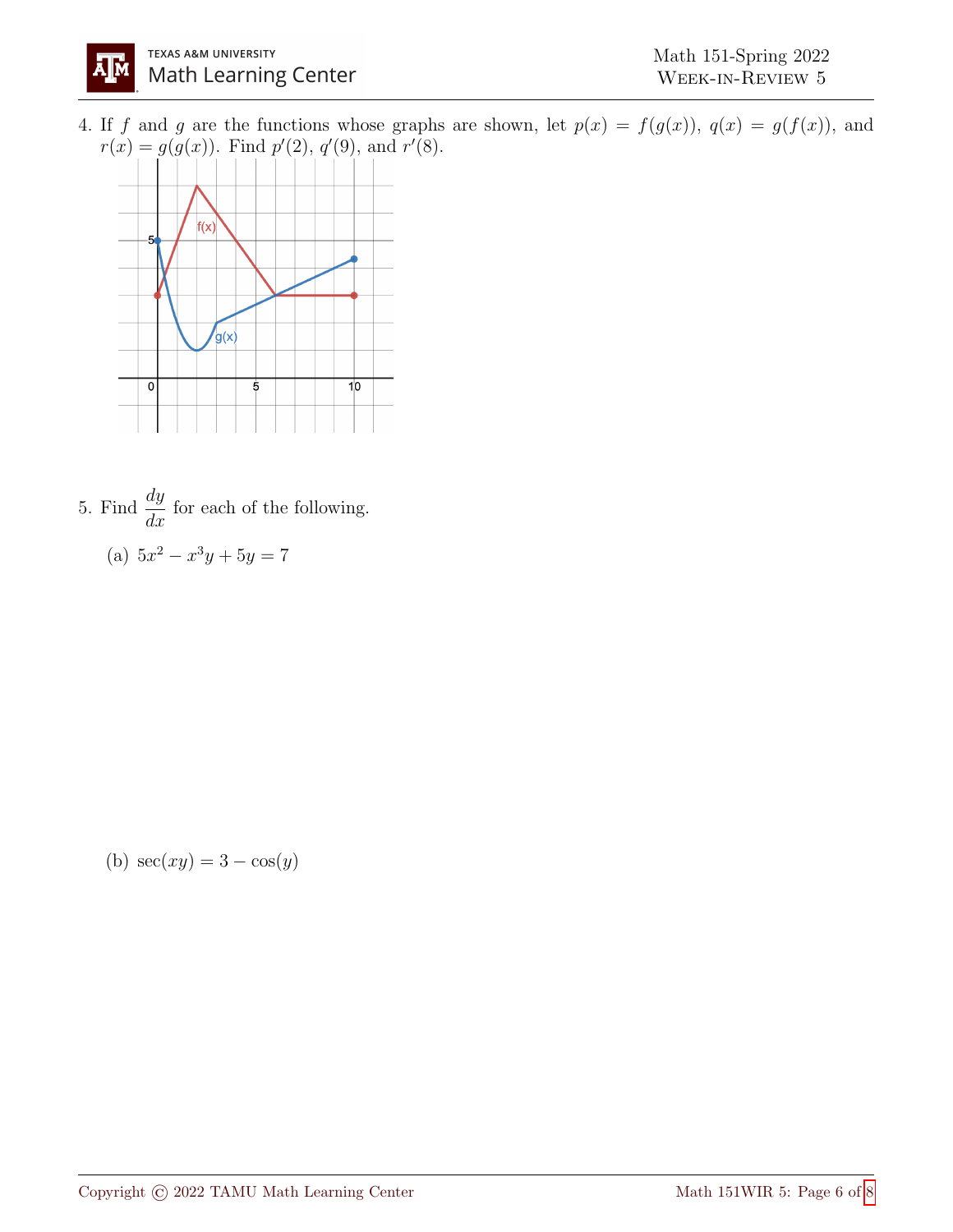

6. Find the equation of the tangent line to  $y = 3x +$ √  $\overline{x}$  at  $(4, 14)$ .

7. Find the equation of the tangent line to  $x^2 + 6y^2 = 25$  at  $(1, 2)$ .

8. Given  $f(x) = \begin{cases} mx - b & \text{if } x < -1 \\ 5x^2 & \text{if } x > -1 \end{cases}$  $5x^2$  if  $x \ge -1$ . Find values for m and b that make the function differentiable everywhere.